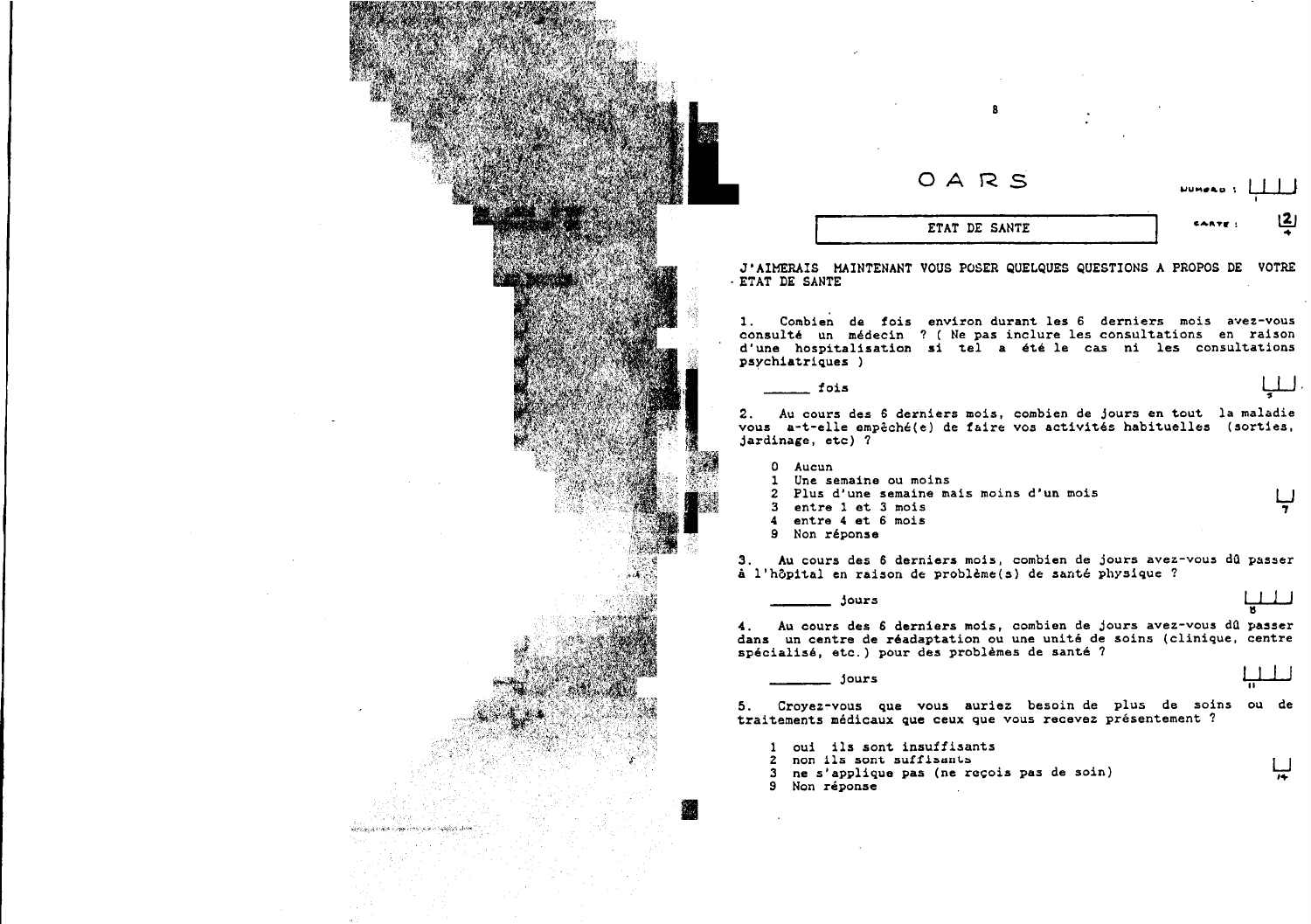£. Je vais maintenant vous lire une liste des médicaments les plus courants. Pouvez-vous me dire si, au cours des 6 derniers mois, vous avet pris en consommé l'un ou l'autre de cos médicaments ?

郊

W.

## Note: Encerclez la réponse à chaque ligne

42

Ļ.

| ω<br>OUI     | (2)<br>NON | - Médicaments contre l'arthrite                                                         | $\overline{15}$ |
|--------------|------------|-----------------------------------------------------------------------------------------|-----------------|
| OUI          | <b>NON</b> | - Médicaments contre la douleur (autre que pour l'arthrite)                             |                 |
| OUI          | <b>NON</b> | - riédicaments contre la haute pression (hypertension)                                  | لہا             |
| OUI          | NON        | - Médicaments pour faire uriner (diurétique)                                            | لپا             |
| OUI          | <b>NON</b> | - Médicaments pour le coeur (ex:Digitale)                                               | لہا             |
| <b>OUI</b>   |            | NON - Comprimés de nitro contre l'angine de poitrine(petites<br>pilules sous la langue) | 닢               |
| OUI          | NON        | - Anticoagulants (éclaircir le sang)                                                    | Н               |
| OUI          | NON        | - Médicaments pour la circulation du sang                                               | n               |
| <b>OUI</b>   | <b>NON</b> | - Injections d'insuline contre le diabète                                               | 닢               |
| CUI          | <b>NON</b> | - Pilules contre le diabète                                                             | 닢               |
| OUI          | <b>NON</b> | - Médicaments contre les ulcères d'estomac                                              | Ц               |
| OU.          | <b>NON</b> | - Médicaments contre l'épilepsie (ex: Dilantin)                                         | ليا             |
| ot :         | <b>NON</b> | - Pilules pour la glande thyroide                                                       | 닢               |
| ON.          | <b>NON</b> | - Injections ou pilules de cortisone                                                    | $\frac{1}{46}$  |
| $\mathbf{a}$ | <b>NON</b> | - Antibiotiques                                                                         | پا              |
| OU.          | NON.       | - Tranquilisants (médicaments pour les nerfs)                                           |                 |
| OUI          | <b>NON</b> | - Pilules pour dormir sous prescription (somnifère)<br>(Si plus d'une fois par semaine) |                 |
| our          | NON        | - Hormones (males ou femelles)                                                          | 32              |

7. Y a-t-il d'autres médicaments que vous avez pris au cours des s derniers mois ?  $|1001|$   $2000$ 

10

| <b>SPECIFIER:</b> | Nom du médicament | But du médicament Fréquence |  |
|-------------------|-------------------|-----------------------------|--|
|                   |                   |                             |  |
|                   |                   |                             |  |
|                   |                   |                             |  |

8. Souffrez-vous actuellement d'une (ou de plusieurs) des maladio suivantes ?

(Encerclez la réponse à chaque ligne OUI ou NON)

Jusqu'à quel point cette maladie vous empêche-t-elle é mener vos activités habituelles ?

|            |            | Cochez 1 pour N'EMPECHE<br>PAS DU TOUT $(-)$<br>2<br>pour EMPECHE UN PEU (+)<br>3<br>pour EMPECHE ENORMEMENT (++) |              |              |              |
|------------|------------|-------------------------------------------------------------------------------------------------------------------|--------------|--------------|--------------|
|            | Incidence  | Nom de la maladie                                                                                                 |              | Emp£chements |              |
|            | (4)        |                                                                                                                   |              |              | ++           |
| OUI        | <b>NON</b> | Arthrite ou rhumatisme                                                                                            | 1            | 2            | з            |
| OUI        | <b>NON</b> | Haute pression dans les yeux (glaucome) 1                                                                         |              | $\mathbf{2}$ | 3            |
| our        | <b>NON</b> | Asthme                                                                                                            | 1            | $\mathbf{2}$ | 3            |
| <b>OUI</b> | <b>NON</b> | Emphysème, bronchite chronique                                                                                    | 1            | $\mathbf{2}$ | 3            |
| OUI        | <b>NON</b> | Tuberculose                                                                                                       | 1            | $\mathbf{2}$ | 3            |
| <b>OUI</b> | <b>NON</b> | Haute pression                                                                                                    | $\mathbf{1}$ | $\mathbf{z}$ | 3            |
| <b>OUI</b> | <b>NON</b> | Troubles cardiaques                                                                                               | 1            | $\mathbf{2}$ | $\mathbf{3}$ |
| OUI        | <b>NON</b> | Troubles circulatoires (bras, phlébite)                                                                           | 1            | 2            | 3            |
| <b>OUI</b> | <b>NON</b> | Diabète                                                                                                           | 1            | $\mathbf{z}$ | з            |
| OUI        | <b>NON</b> | Ulcères d'estomac                                                                                                 | 1            | $\mathbf{z}$ | 3            |
| our        | <b>NON</b> | Autres troubles digestifs                                                                                         | 1            | $\mathbf{2}$ | 3            |
| OUI        | <b>NON</b> | Maladie du foie (et vésicule biliaire)                                                                            | 1            | 2            | 3            |
| OUI        | <b>NON</b> | Maladie du rein                                                                                                   | 1            | 2            | 3            |
| OUI        | <b>NON</b> | Problème urinaire (prostate)                                                                                      | 1            | 2            | 3            |
|            |            |                                                                                                                   |              |              |              |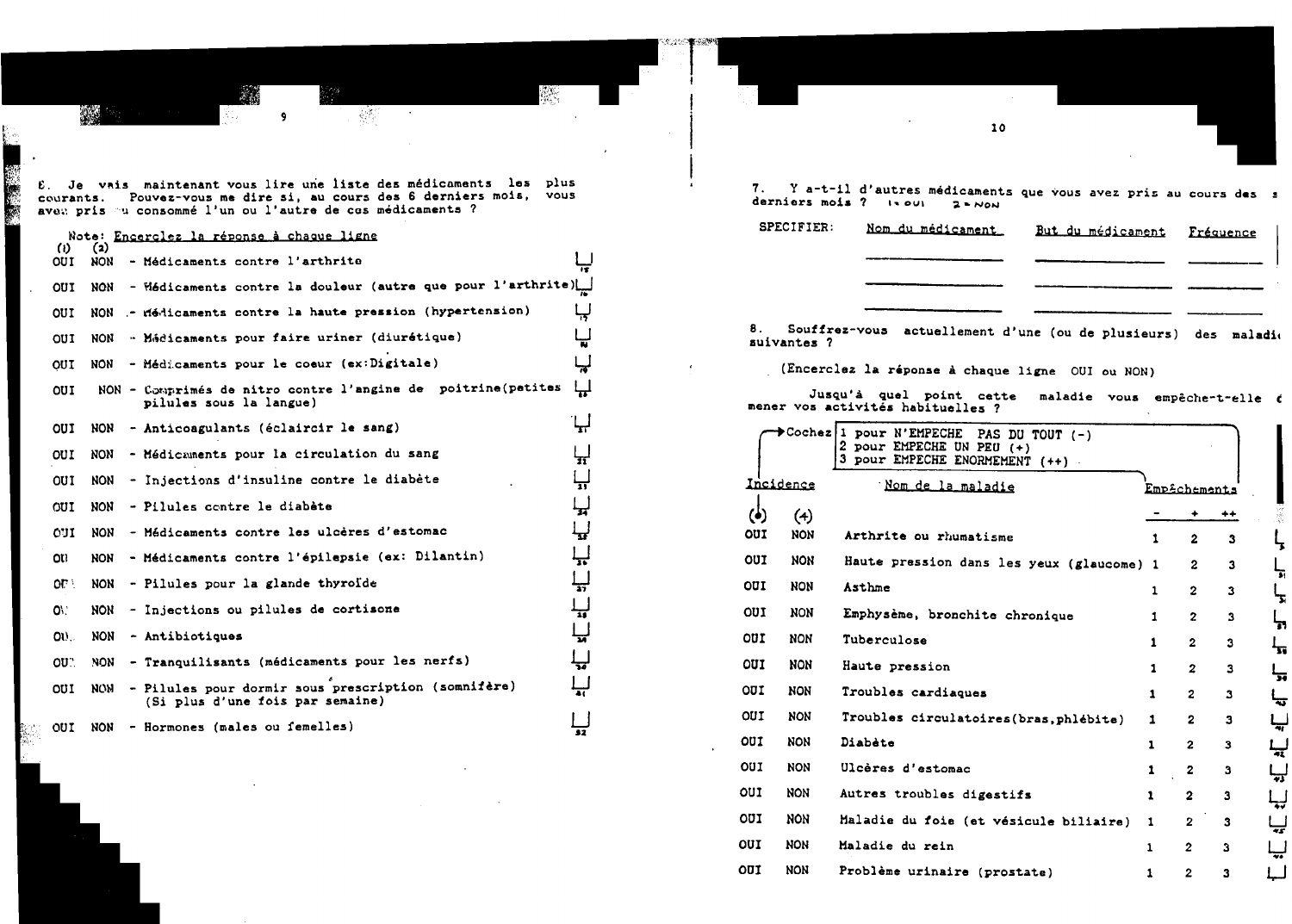$11$ 

 $\mathbb{R}^{\bullet}$  $\mathcal{L}_{\text{max}}$ 

| $\left( \cdot \right)$             | $\left( 4\right)$                                              |                                                                                                                                                          |              |                  |    |                         |   |  |
|------------------------------------|----------------------------------------------------------------|----------------------------------------------------------------------------------------------------------------------------------------------------------|--------------|------------------|----|-------------------------|---|--|
| <b>זטכ</b>                         | NON                                                            | Cancer ou leucémie                                                                                                                                       | $\mathbf{1}$ | $\mathbf{z}$     | 3  | 46                      |   |  |
| <b>SUI</b>                         | <b>NON</b>                                                     | Anémie                                                                                                                                                   | 1            | $\mathbf{z}$     | 3  | क्क                     |   |  |
| ЭUI                                | <b>NON</b>                                                     | Thrombose, hémorragie cérébrale (ACV)                                                                                                                    | 1.           | $\mathbf{2}$     | з  | Ŧ6                      |   |  |
| JUI.                               | <b>NON</b>                                                     | Maladie de Parkinson                                                                                                                                     | 1            | $\overline{2}$   | 3  | ᆎ                       |   |  |
| <b>IUC</b>                         | non                                                            | Epilepsie                                                                                                                                                | $\mathbf{1}$ | 2                | S. | $\overline{\mathbf{S}}$ |   |  |
| <b>DUI</b>                         | <b>NON</b>                                                     | Paralysie cérébrale                                                                                                                                      | 1            | $\cdot$ 2        | 3  | π                       |   |  |
| דטכ                                | <b>NON</b>                                                     | Sclérose en plaques<br><b>College</b>                                                                                                                    | 1            | $\boldsymbol{2}$ | 3  | ᆔ                       | ŧ |  |
| <b>IUC</b>                         | i ON                                                           | Dystrophie musculaire                                                                                                                                    | 1            | $\mathbf{2}$     | з  | न्द                     |   |  |
| וטכ                                | 'N                                                             | Effets de la poliomyélite                                                                                                                                | $\mathbf{1}$ | $\mathbf{2}$     | 3  |                         |   |  |
| נטכ                                | - ON                                                           | Thyroide et troubles de glande                                                                                                                           | $\mathbf{1}$ | 2                | 3  |                         |   |  |
| דטכ                                | <b>ALL</b>                                                     | Maladie de la peau                                                                                                                                       | $\mathbf{1}$ | $\mathbf{2}$     | 3  |                         |   |  |
|                                    |                                                                |                                                                                                                                                          | 1            | $\mathbf{z}$     | 3  |                         |   |  |
|                                    | . M                                                            | Trouble de la parole<br>Soumirez-vous d'une quelconque incapacité physique telle que<br>paralysi: totale ou partielle, handicap aux membres, fractures ? |              |                  |    |                         |   |  |
| ۰<br>9.                            | Non<br>4 Fractures<br>Non réponse                              | 1 Part ysie totale<br>2 Parr ysie partielle<br>3 Hand cap à un membre (membre amputé, non fonctionnel)                                                   |              |                  |    |                         |   |  |
|                                    |                                                                | 10. Avez-vous une bonne vue (avec vos lunettes ou verres de contact) ?                                                                                   |              |                  |    |                         |   |  |
| ו טכ<br><b>J.</b><br>4<br>5.<br>9. | 1 Excellente<br>2 Bonne<br>3 Passable<br>Faible<br>Non réponse | Totalement aveugle                                                                                                                                       |              |                  |    |                         |   |  |
|                                    |                                                                | .1. Entendez-vous bien (avec votre appareil auditif?)                                                                                                    |              |                  |    |                         |   |  |

 $12$ 

12. Avez-vous présentement une autre maladie ou incapacité physique qui affecte sérieusement votre santé ?



13. Avez-vous besoin de l'une ou l'autre des prothèses ou appareils uivants, toujours ou la plupart du temps ?

|            |            | Note: encerclez la réponse à chaque ligne |          |
|------------|------------|-------------------------------------------|----------|
| OUI        | <b>NON</b> | Canne (incluant tripode)                  |          |
| OUI        | <b>NON</b> | Marchette                                 | 64<br>↳ᡒ |
| OUI        | NON        | Fauteuil roulant                          | ڀ        |
| OUI        | NON        | Orthèse ou appareil orthopédique          | ᡰᡒ       |
| OUI        | <b>NON</b> | Corset (dos, etc)                         | ᇦ        |
| OUI        | <b>NON</b> | Membre artificiel                         | لہبا     |
| OUI        | <b>NON</b> | Appareil auditif                          | لہا      |
| <b>OUI</b> | <b>NON</b> | Sac de colostomie                         | لپا      |
| our        | NON        | Sonde urinaire (cathétère)                | ليپا     |
| OUI        | <b>NON</b> | Appareil pour hémodialyse (reins)         | لپا      |
| OUI        | <b>NON</b> | Autre (Spécifier:                         |          |
|            |            |                                           |          |

!. Y a-t-il des prothèses ou appareils (incluant dentiers, partiels) ont vous avez besoin, mais que vous ne possédez pas présentement ?

| Non | Oui (Spécifier: |  |
|-----|-----------------|--|
|     | 9 Non réponse   |  |

. Avez-vous un problème de santé relié à la consommation d'alcool u votre médecin vous a-t-il conseillé de diminuer votre consommation alcool) ?

| 1 Oui         |  |         |
|---------------|--|---------|
| 2 Non         |  | المسلما |
| 9 Non réponse |  |         |

Pratiquez-vous régulièrement un sport physiquement exigeant tel e tennis, jogging, cyclisme, natation, ski) ?

 $1$  Oui  $\overline{\mathcal{F}}$ 2 Non 9 Non réponse

## **APPENDICE 1**

## **APPENDICE 1**